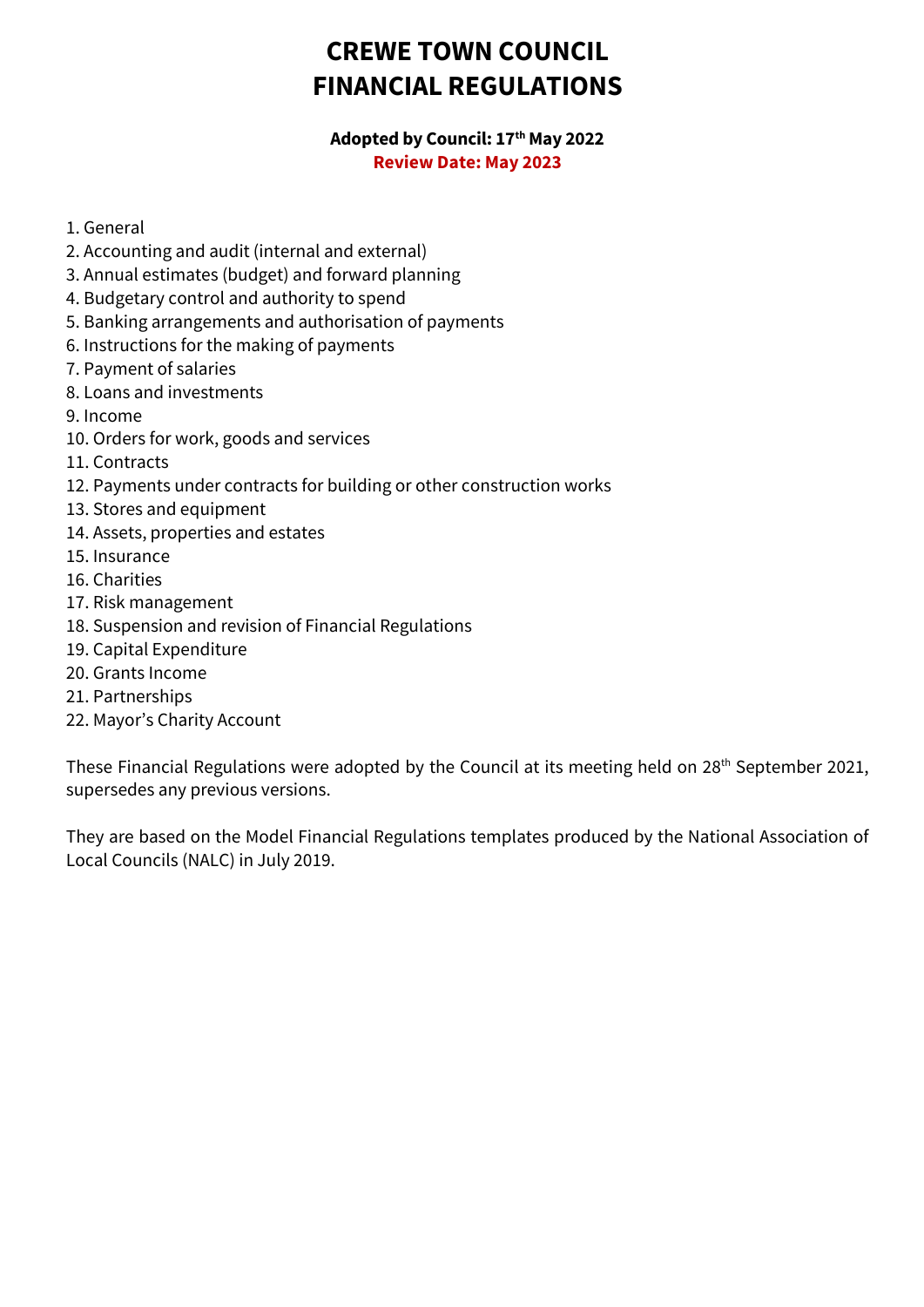# 1. General

- 1.1. These financial regulations govern the conduct of financial management by the Council and may only be amended or varied by resolution of the Council. Financial regulations are one of the Council's three principal governing policy documents providing procedural guidance for Members and Officers. Financial regulations must be observed in conjunction with the Council's standing orders and standing orders relating to contracts.
- 1.2. The Council is responsible in law for ensuring that its financial management is adequate and effective and that the Council has a sound system of internal control which facilitates the effective exercise of the Council's functions, including arrangements for the management of risk.
- 1.3. The Council's accounting control systems must include measures:
	- for the timely production of accounts;
	- that provide for the safe and efficient safeguarding of public money;
	- to prevent and detect inaccuracy and fraud; and
	- identifying the duties of Officers.
- 1.4. These financial regulations demonstrate how the Council meets these responsibilities and requirements.
- 1.5. At least once a year, prior to approving the Annual Governance Statement, the Council must review the effectiveness of its system of internal control which shall be in accordance with proper practices.
- 1.6. Deliberate or wilful breach of these Regulations by an Officer may give rise to disciplinary proceedings.
- 1.7. Members of Council are expected to follow the instructions within these Regulations and not to entice Officers to breach them. Failure to follow instructions within these Regulations brings the office of Councillor into disrepute.
- 1.8. The Responsible Financial Officer (RFO) holds a statutory office to be appointed by the Council. By resolution of Council, the Town Clerk has been appointed the RFO
- 1.9. The RFO:-
	- acts under the policy direction of the Council;
	- administers the Council's financial affairs in accordance with all Acts, Regulations and proper practices;
	- determines on behalf of the Council its accounting records and accounting control systems;
	- ensures the accounting control systems are observed;
	- maintains the accounting records of the Council up to date in accordance with proper practices;
	- assists the Council to secure economy, efficiency and effectiveness in the use of its resources; and
	- produces financial management information as required by the Council.
- 1.10. The accounting records determined by the RFO shall be sufficient to show and explain the Council's transactions and to enable the RFO to ensure that any income and expenditure account and statement of balances, or management information prepared for the Council from time to time, comply with the Accounts and Audit Regulations.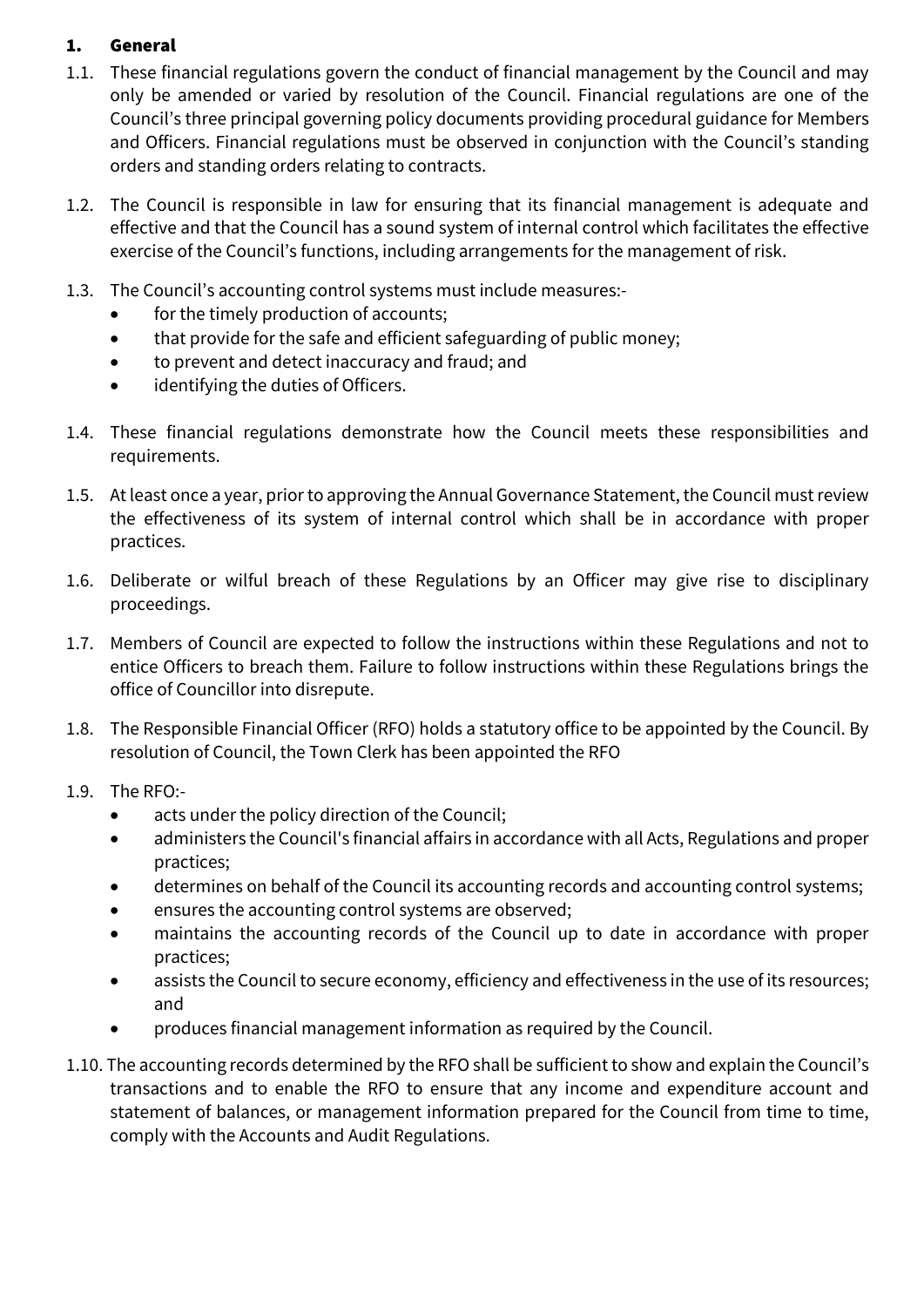- 1.11. The accounting records determined by the RFO shall in particular contain:-
	- entries from day to day of all sums of money received and expended by the Council and the matters to which the income and expenditure accounts relate;
	- a record of the assets and liabilities of the Council; and
	- wherever relevant, a record of the Council's income and expenditure in relation to claims made, or to be made, for any contribution, grant or subsidy.

1.12. The accounting control systems determined by the RFO shall include:-

- procedures to ensure that the financial transactions of the Council are recorded as soon as reasonably practicable and as accurately and reasonably as possible;
- procedures to enable the prevention and detection of inaccuracies and fraud and the ability to reconstruct any lost records;
- identification of the duties of Officers dealing with financial transactions and division of responsibilities of those Officers in relation to significant transactions;
- procedures to ensure that uncollectable amounts, including any bad debts are not submitted to the Council for approval to be written off except with the approval of the RFO and that the approvals are shown in the accounting records; and
- measures to ensure that risk is properly managed.
- 1.13. The Council is not empowered by these Regulations or otherwise to delegate certain specified decisions. In particular any decision regarding:-
	- setting the final budget or the precept (Council tax requirement);
	- approving accounting statements;
	- approving an annual governance statement;
	- borrowing;
	- writing off bad debts;
	- declaring eligibility for the General Power of Competence (GPoC); and
	- addressing recommendations in any report from the internal or external auditors, shall be a matter for Council only.

1.14. In addition, the Council must:-

- determine and keep under regular review the bank mandate for all Council bank accounts;
- approve any grant in excess of £10,000; and
- in respect of the annual salary for any Officer have regard to recommendations about annual salaries of Officers made by the relevant Committee in accordance with its Terms of Reference. For the purpose of clarity, the Personnel Sub-Committee make recommendations on regrading and new positions and may determine annual increments within existing grades, in accordance to Personnel Policies.
- 1.15. In these financial regulations, references to the Accounts and Audit Regulations or 'the regulations' shall mean the regulations issued under the provisions of Section 27 of the Audit Commission Act 1998, or any superseding legislation, and then in force unless otherwise specified. In these financial regulations the term 'proper practice' or 'proper practices' shall refer to guidance issued in *Governance and Accountability for Local Councils - a Practitioners' Guide (England)* issued by the Joint Practitioners Advisory Group (JPAG), available from the websites of NALC and the Society for Local Council Clerks (SLCC).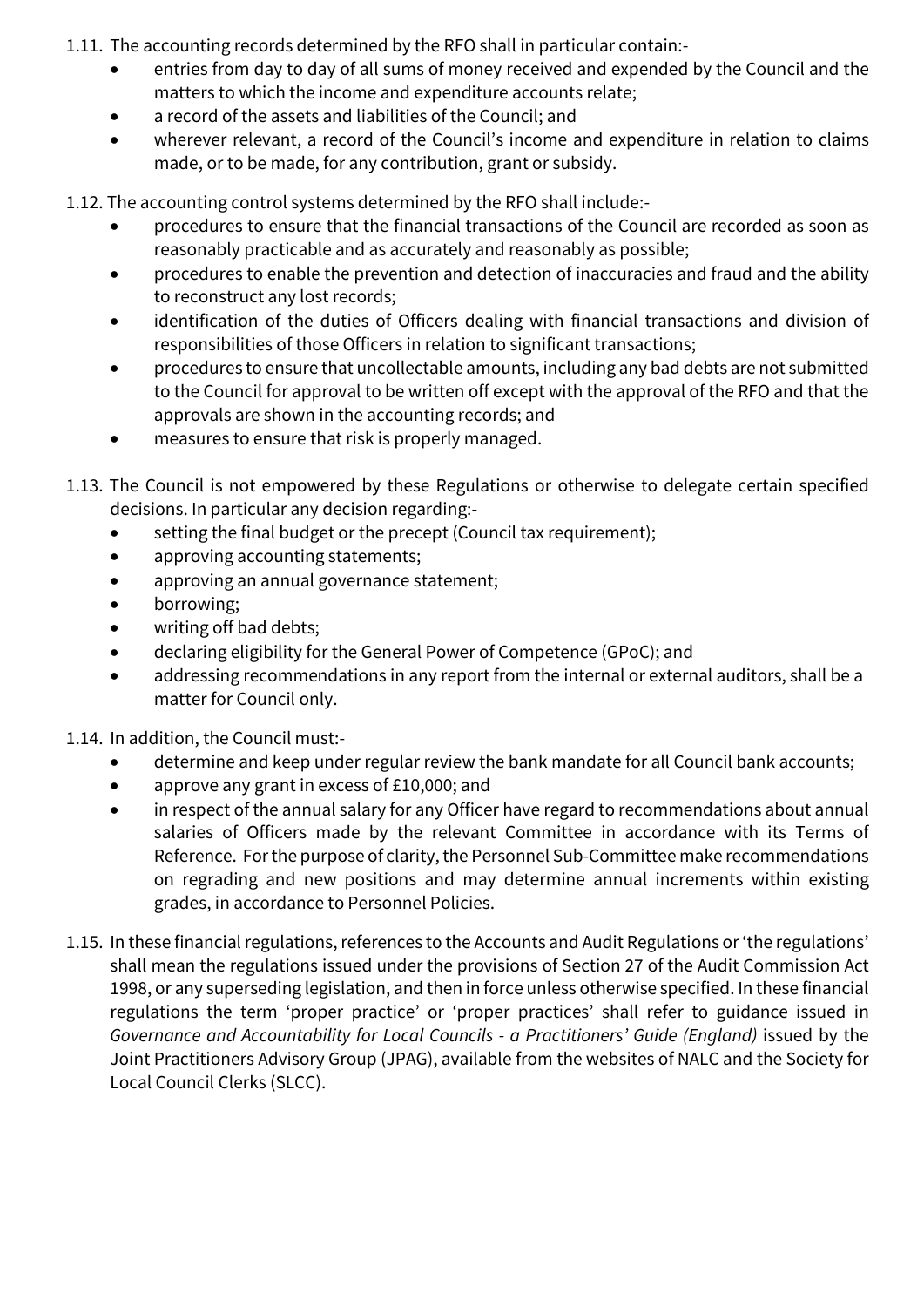## 2. Accounting and audit (internal and external)

- 2.1. All accounting procedures and financial records of the Council shall be determined by the RFO in accordance with the Accounts and Audit Regulations, appropriate guidance and proper practices.
- 2.2. On a regular basis, at least once in each quarter, and at each financial year end, a Member other than the Chair shall be appointed to verify bank reconciliations (for all accounts) produced by the RFO. The Member shall sign the reconciliations and the original bank statements (or similar document) as evidence of verification. This activity shall on conclusion be reported, including any exceptions, to and noted by the Finance and Governance Committee.
- 2.3. The RFO shall complete the annual statement of accounts, annual report, and any related documents of the Council contained in the Annual Return (as specified in proper practices) as soon as practicable after the end of the financial year and having certified the accounts shall submit them and report thereon to the Council within the timescales set by the Accounts and Audit Regulations.
- 2.4. The Council shall ensure that there is an adequate and effective system of internal audit of its accounting records, and of its system of internal control in accordance with proper practices. Any officer or member of the Council shall make available such documents and records as appear to the Council to be necessary for the purpose of the audit and shall, as directed by the Council, supply the RFO, internal auditor, or external auditor with such information and explanation as the Council considers necessary for that purpose.
- 2.5. The internal auditor shall be appointed annually by Council and shall carry out the work in relation to internal controls required by the Council in accordance with proper practices.
- 2.6. The internal auditor shall:-
	- be competent and independent of the financial operations of the Council;
	- report to Council in writing, or in person, on a regular basis with a minimum of one annual written report and one interim report during each financial year;
	- demonstrate competence, objectivity and independence, be free from any actual or perceived conflicts of interest, including those arising from family relationships; and
	- have no involvement in the financial decision making, management or control of the Council

2.7. Internal or external auditors may not under any circumstances:-

- perform any operational duties for the Council;
- initiate or approve accounting transactions; or
- direct the activities of any Council Officer, except to the extent that such Officer have been appropriately assigned to assist the internal auditor.
- 2.8. For the avoidance of doubt, in relation to internal audit the terms 'independent' and 'independence' shall have the same meaning as is described in proper practices.
- 2.9. The RFO shall make arrangements for the exercise of electors' rights in relation to the accounts including the opportunity to inspect the accounts, books, and vouchers and display or publish any notices and statements of account required by Audit Commission Act 1998, or any superseding legislation, and the Accounts and Audit Regulations.
- 2.10. The RFO shall, without undue delay, bring to the attention of all Councillors any correspondence or report from internal or external auditors, unless the correspondence is of a purely administrative matter.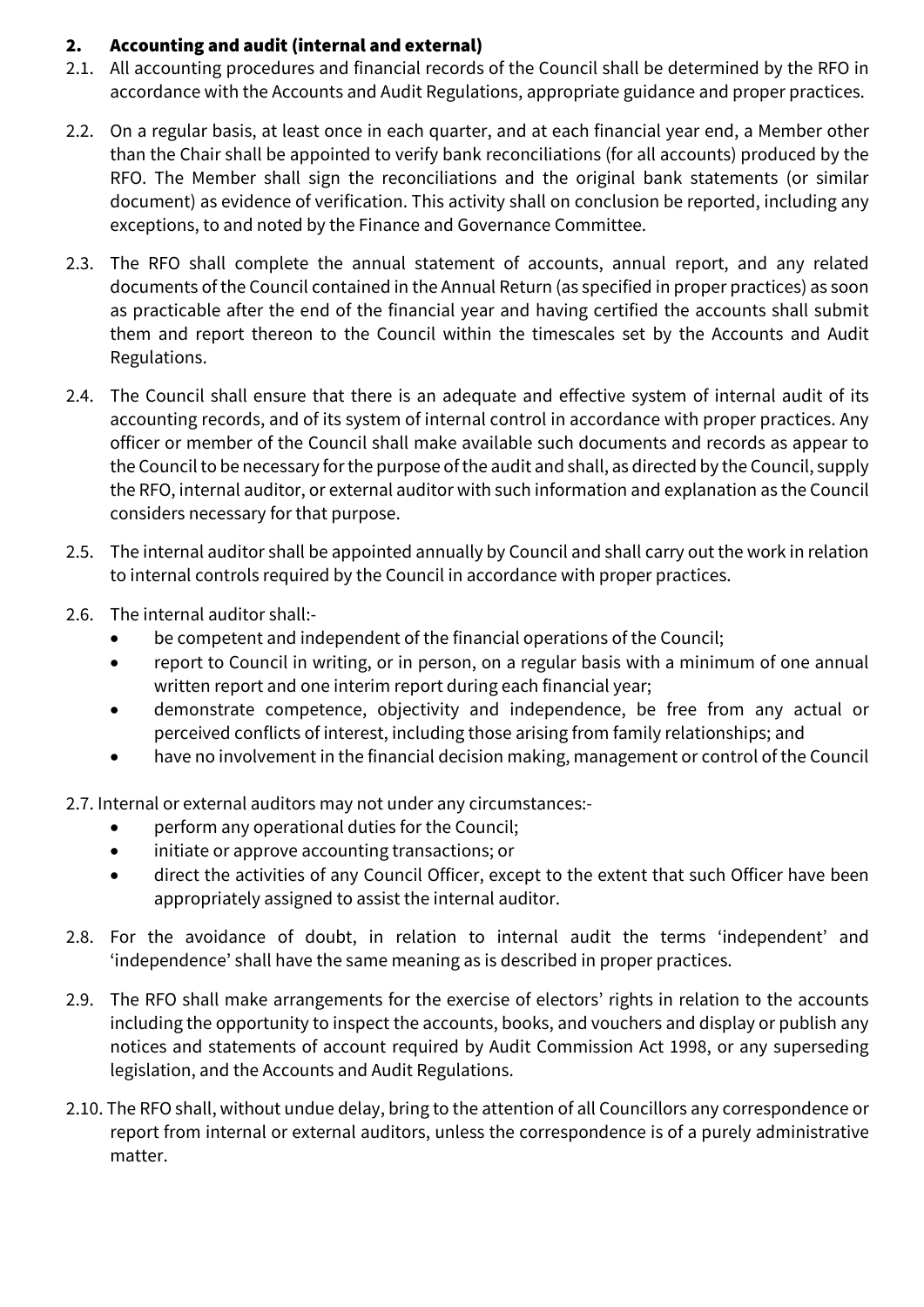# 3. Annual estimates (budget) and forward planning

- 3.1. Each Committee shall review its three year forecast of revenue and capital receipts and payments. Having regard to the forecast, it shall thereafter formulate and submit proposals for the following financial year to the Council not later than the end of November each year, including any proposals for revising the forecast.
- 3.2. The RFO must each year, by no later than November, prepare detailed estimates of all income and expenditure including the use of reserves and all sources of funding for the following financial year in the form of a budget to be considered by each relevant Committee. The Finance and Governance Committee shall, no later than December, consider its own budget and a draft budget for the Council (taking in to account recommendations from relevant Committees) and make recommendations to Council no later than January.
- 3.3. The Council shall consider annual budget proposals in relation to the Council's three year forecast of revenue and capital receipts and payments including recommendations for the use of reserves and sources of funding and update the forecast accordingly.
- 3.4. The Council shall fix the precept (Council tax requirement), and relevant basic amount of Council tax to be levied for the ensuing financial year not later than the deadline date set by the relevant billing authority. The RFO shall issue the precept to the billing authority and shall supply each Member with a copy of the approved annual budget.
- 3.5. The approved annual budget shall form the basis of financial control for the ensuing year.
- 3.6. The Finance and Governance Committee shall consider a rolling Medium Term Financial Plan prepared by the RFO and recommend it to Council by March each year. The Council shall adopt such a plan no later than April.

# 4. Budgetary control and authority to spend

- 4.1. Expenditure on revenue items may be authorised up to the amounts included for that class of expenditure in the approved budget. This authority is to be determined by:-
	- the Council for all items over £10,000;
	- a duly delegated Committee of the Council for items over £1,000 to £10,000;
	- the Clerk for any items up to £1,000. In the case of expenditure over £1,000 which is urgent, or for which delay is undesirable, the Clerk will contact all Members indicating that the matter will be actioned in five working days unless the action is 'called in'. A call in will be taken to the next available Council or Committee meeting according to the amount involved and is triggered by a quorum Members of Council (in the case of sums over £10,000 ) or of the relevant Committee (in the case of amounts between £1,000 and £10,000) contacting the Officer asking for a call in. A log will be retained to record requests for call in.

Such authority is to be evidenced by a minute or by an authorisation slip duly signed by the Clerk, and where necessary also by the appropriate Committee Chair or the Mayor. Contracts may not be disaggregated to avoid controls imposed by these regulations.

- 4.2. No expenditure may be authorised that will exceed the amount provided in the revenue budget for that class of expenditure other than by resolution of the Council, or duly delegated Committee. During the budget year and with the approval of Council having considered fully the implications for public services, unspent and available amounts may be moved to other budget headings or to an earmarked reserve as appropriate (*'virement'*).
- 4.3. Unspent provisions in the revenue or capital budgets for completed projects shall not be carried forward to a subsequent year without prior approval by either the Finance and Governance Committee or Council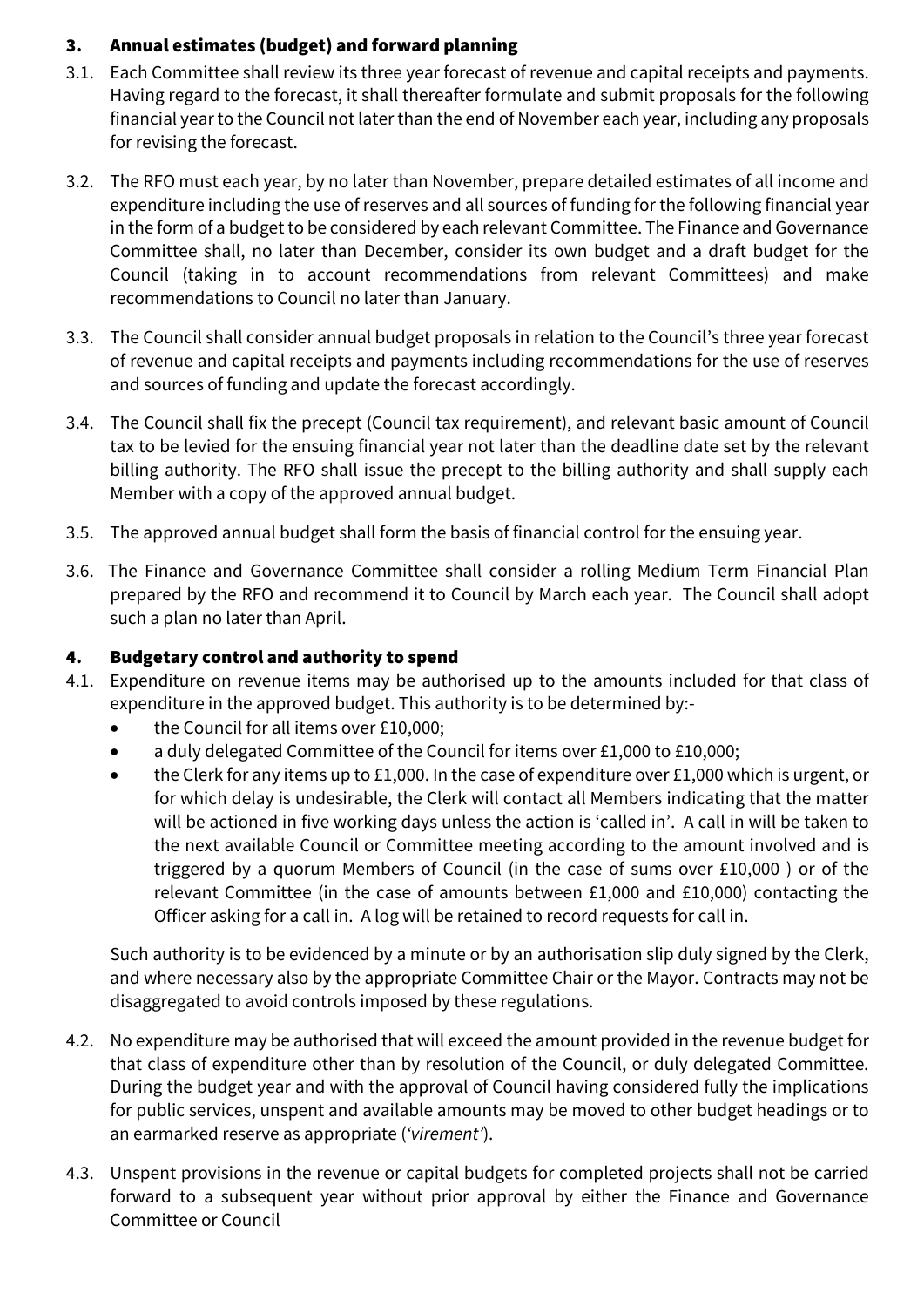- 4.4. The salary budgets are to be reviewed at least annually in Decemberfor the following financial year and such review shall be evidenced by a hard copy schedule signed by the Clerk and the Chair of Personnel Sub-Committee. The RFO will inform Committees of any changes impacting on their budget requirement for the coming year in good time.
- 4.5. In cases of extreme risk to the delivery of Council services, or other cases of utmost urgency, the Clerk in consultation with the Mayor and Chair of Finance and Governance may authorise revenue expenditure on behalf of the Council which in the Clerk's judgement is necessary to continue their delivery. Such expenditure includes repair, replacement or other work, whether or not there is any budgetary provision for the expenditure, subject to a limit of £10,000. The Clerk shall report such action to the next meeting of Finance and Governance Committee or to the Council as soon as practicable thereafter.
- 4.6. No expenditure shall be authorised in relation to any capital project and no contract entered into or tender accepted involving capital expenditure unless the Council is satisfied that the necessary funds are available and the requisite borrowing approval has been obtained.
- 4.7. All capital works shall be administered in accordance with the Council's Standing Orders, Financial Regulations and Standing Orders for Contracts.
- 4.8. The RFO shall regularly provide the Council with a statement of income and expenditure to date under each head of the budgets, comparing actual expenditure to the appropriate date against that planned as shown in the budget. These statements are to be prepared at least every second month and shall show explanations of material variances. For this purpose, "material" shall be in excess of £100 or 15% of the budget, whichever is the greater.
- 4.9. Changes in earmarked reserves shall be approved by Council as part of the budgetary control process.

## 5. Banking arrangements and authorisation of payments

- 5.1. The Council's banking arrangements, including the bank mandate, shall be made by the RFO and approved by the Council; banking arrangements may not be delegated to a Committee. They shall be regularly reviewed for safety and efficiency. The Council may seek credit references in respect of Members or employees who act as signatories.
- 5.2. The RFO shall prepare a schedule of payments requiring authorisation by two of the Council's Authorised Member Signatories. The two Authorised Member Signatories shall review the schedule for compliance and, having satisfied themselves shall authorise payment by email or by signing the schedule. This shall be deemed as authorisation by any two of the RFO, Proper Officer or other authorised Officer to activate electronic payments using the Council's Electronic Banking System. At every meeting of the Council, the RFO shall present a full list of payments which have been authorised by Members for information.
- 5.3. All invoices for payment shall be examined, verified and certified by the RFO to confirm that the work, goods or services to which each invoice relates has been received, carried out, examined and represents expenditure previously approved by the Council.
- 5.4. The RFO shall examine invoices for arithmetical accuracy and analyse them to the appropriate expenditure headings. The RFO shall take all steps to pay all invoices submitted, unless there is a valid reason to withhold payment or part payment until the issue is resolved.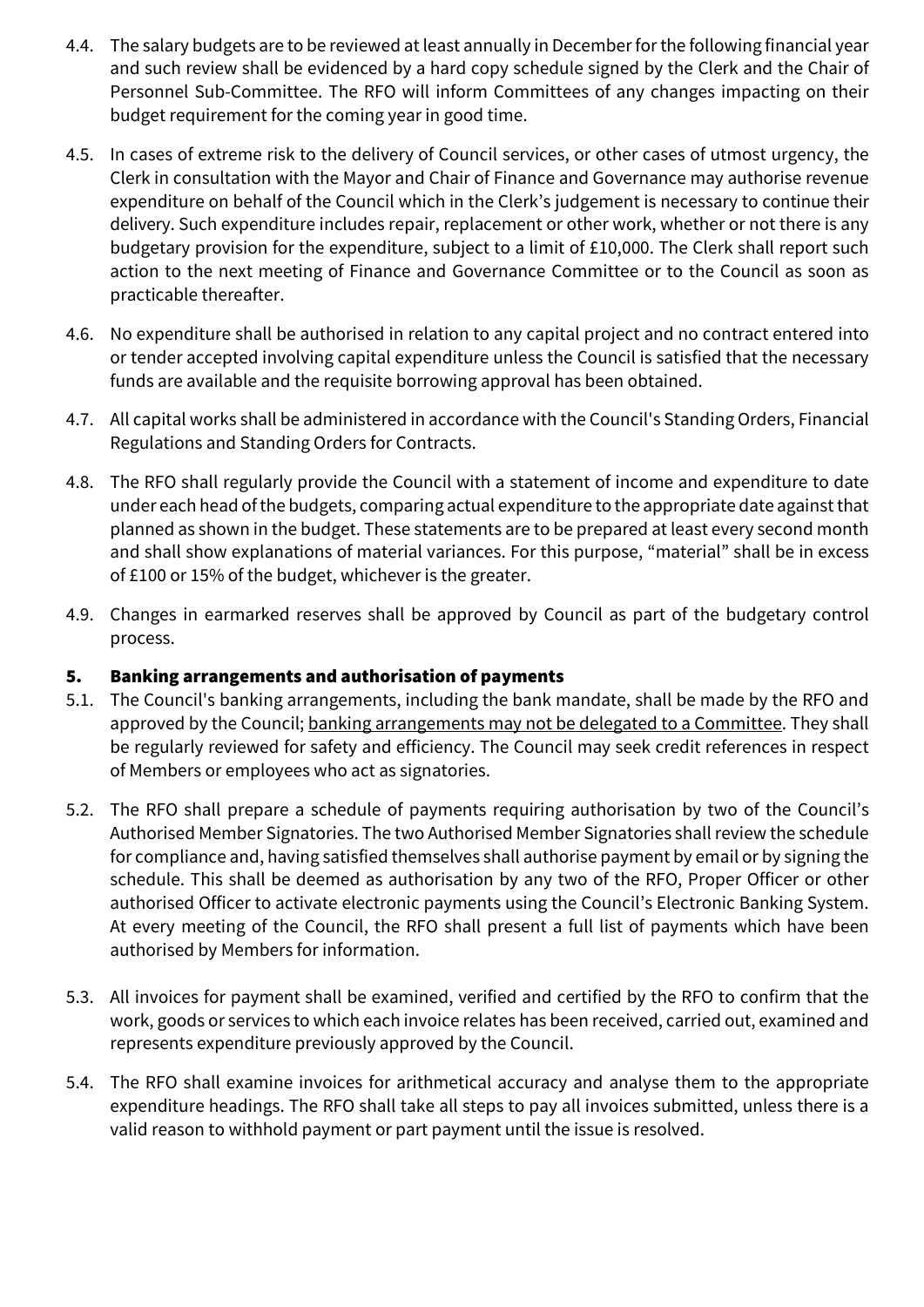- 5.5. The Clerk or RFO shall have delegated authority to authorise the payment of items only in the following circumstances (with the exception of 4.5 above):
	- a) If a payment is necessary to avoid a charge to interest under the Late Payment of Commercial Debts (Interest) Act 1998, provided that a list of such payments shall be submitted to the next appropriate meeting of Council or Finance and Governance Committee;
	- b) An expenditure item authorised under 5.7 below (continuing contracts and obligations) provided that a list of such payments shall be submitted to the next appropriate meeting of Council or Finance and Governance Committee; or
- 5.6. Transfers between any accounts (except on any account on which the Officers are signatories) and the current account may be affected by the RFO and Proper Officer. A transfer into any account on which Officers are signatories shall be treated like a cheque on the current account and shall require the authorisation of two Members who are authorised signatories.
- 5.7. In respect of grants, a duly authorised Committee shall approve expenditure within any limits set by Council and in accordance with any policy statement approved by Council. Any Revenue or Capital Grant in excess of £10,000 shall before payment, be subject to ratification by resolution of the Council.

5.8. For each financial year the Clerk and RFO shall draw up a list of due payments which arise on a regular basis as the result of a continuing contract, statutory duty, or obligation (such as but not exclusively) Salaries, PAYE and NI, Superannuation Fund and regular maintenance contracts and the like for which council [,or a duly authorised committee,] may authorise payment for the year provided that the requirements of regulation 4.1 (Budgetary Controls) are adhered to, provided also that a list of such payments shall be submitted to the next appropriate meeting of council [or Finance Committee].

5.9. A record of regular payments made under 5.6 above shall be drawn up and be signed by two members on each and every occasion when payment is authorised - thus controlling the risk of duplicated payments being authorised and / or made.

- 5.10. Members are subject to the Code of Conduct that has been adopted by the Council and shall comply with the Code and Standing Orders when a decision to authorise or instruct payment is made in respect of a matter in which they have a disclosable pecuniary or other interest, unless a dispensation has been granted.
- 5.11. The Council will aim to rotate the duties of Members in these Regulations so that onerous duties are shared out as evenly as possible over time.
- 5.12. Any changes in the recorded details of suppliers, such as bank account records, shall be approved in writing by the Town Clerk or RFO. The Council shall retain a file with details of all suppliers whose invoices are paid electronically. Members Auditor(s) shall take a random sample of invoices to ensure that the details match those held in the Council's accounting software.

#### 6. Instructions for the making of payments

- 6.1. The Council will make safe and efficient arrangements for the making of its payments.
- 6.2. Following authorisation under Financial Regulation 5 above, the Council, a duly delegated Committee or, if so delegated, the Clerk or RFO shall give instruction that a payment shall be made.
- 6.3. All payments shall be affected by cheque or other instructions to the Council's bankers, or otherwise, in accordance with a resolution of Council or duly delegated Committee.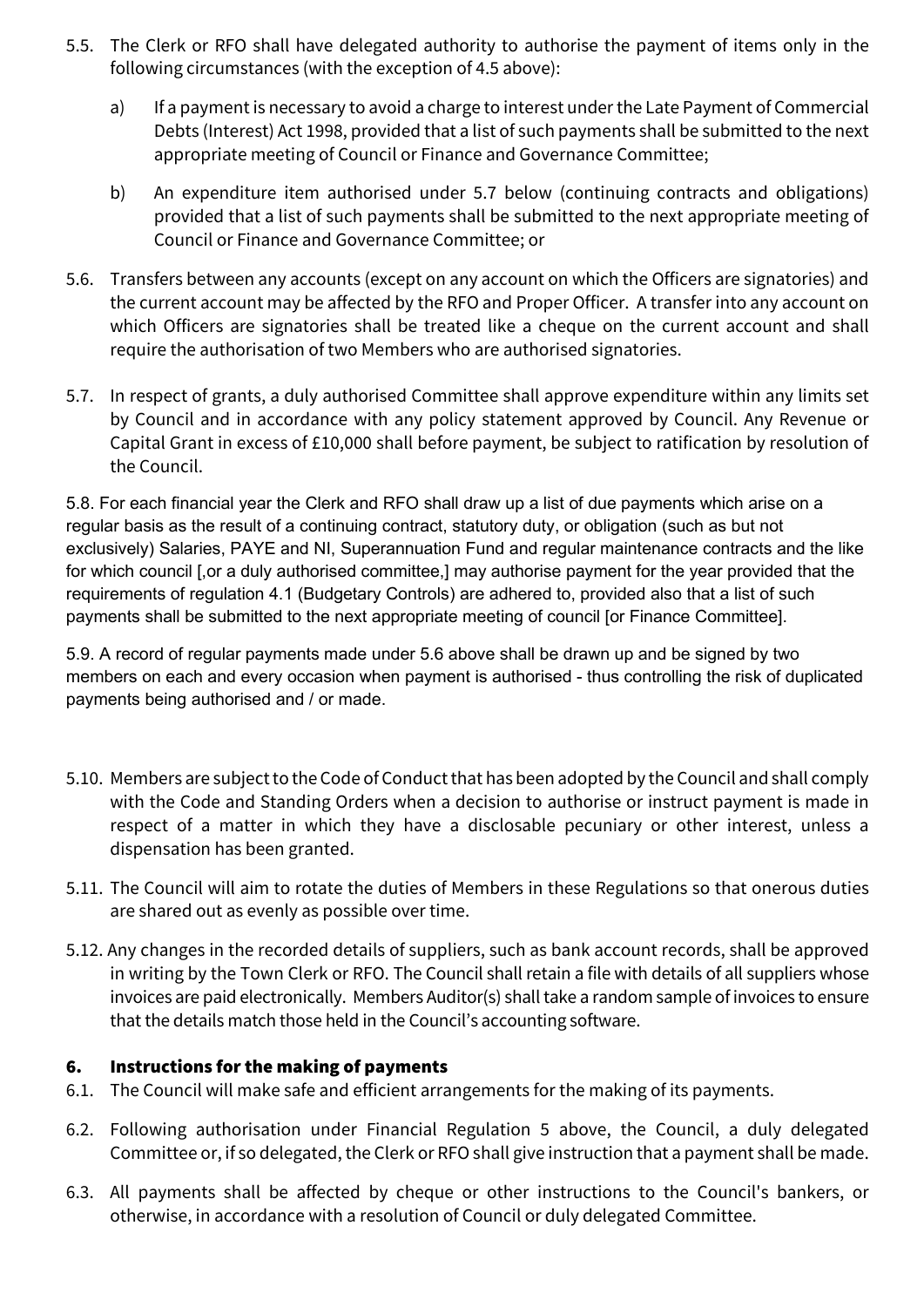- 6.4. Due to the volume of payments from the Council's bank account, the primary method of payment shall be via electronic banking as set out in 5.2 above. The schedule of payments shall be authorised by email or signed by two Authorised Member Signatories and those schedules shall then be presented to the next Council or Finance and Governance Committee for ratification. A Member who is a bank signatory, having a connection by virtue of family or business relationships with the beneficiary of a payment, should not, under normal circumstances, be a signatory to the payment in question. Unless otherwise decided by Council resolution, signatories will be Committee Chairs, the Mayor and Deputy Mayor.
- 6.5. In the event that payment is required by cheque those shall be signed by two Authorised Member Signatories. To indicate agreement of the details shown on the cheque or order for payment with the counterfoil and the invoice or similar documentation, the Authorised Member Signatories shall each also initial the cheque counterfoil.
- 6.6. If thought appropriate by the Council, payment for utility supplies (energy, telephone and water) and any National Non Domestic Rates may be made by variable Direct Debit provided that the instructions are signed by two Authorised Member Signatories and any payments are reported to Council as made. The approval of the use of a variable Direct Debit shall be renewed by resolution of the Council at least every two years.
- 6.7. If thought appropriate by the Council, payment for certain items (principally salaries) may be made by banker's standing order provided that the instructions are signed, or otherwise evidenced by two Authorised Member Signatories are retained and any payments are reported to Council as made. The approval of the use of a banker's Standing Order shall be renewed by resolution of the Council at least every two years.
- 6.8. If thought appropriate by the Council, payment for certain items may be made by BACS or CHAPS methods provided that the instructions for each payment are signed, or otherwise evidenced, by two Authorised Member Signatories, are retained and any payments are reported to Council as made. The approval of the use of BACS or CHAPS shall be renewed by resolution of the Council at least every two years.
- 6.9. If thought appropriate by the Council payment for certain items may be made by internet banking transfer provided evidence is retained showing which two Authorised Member Signatories approved the payment.
- 6.10. Where a computer requires use of a personal identification number (PIN) or other password(s), for access to the Council's records on that computer, a note shall be made of the PIN and Passwords and shall be shall be stored in a safe and secure place such as a safe or strongroom in a sealed dated envelope. This envelope may not be opened other than in the presence of two other Councillors. After the envelope has been opened, in any circumstances, the PIN and or passwords shall be changed as soon as practicable. The fact that the sealed envelope has been opened, in whatever circumstances, shall be reported to all Members immediately and formally to the next available meeting of the Council. This will not be required for a Member's personal computer used only for remote authorisation of bank payments.
- 6.11. No employee or Councillor shall disclose any PIN or password, relevant to the working of the Council or its bank accounts, to any person not authorised in writing by the Council or Finance and Governance Committee.
- 6.12. Regular back up copies of the records on any computer shall be made and shall be stored securely away from the computer in question, and preferably off site.
- 6.13. The Council, and any Members using computers for the Council's financial business, shall ensure that antivirus, antispyware and firewall software with automatic updates, together with a high level of security, is used.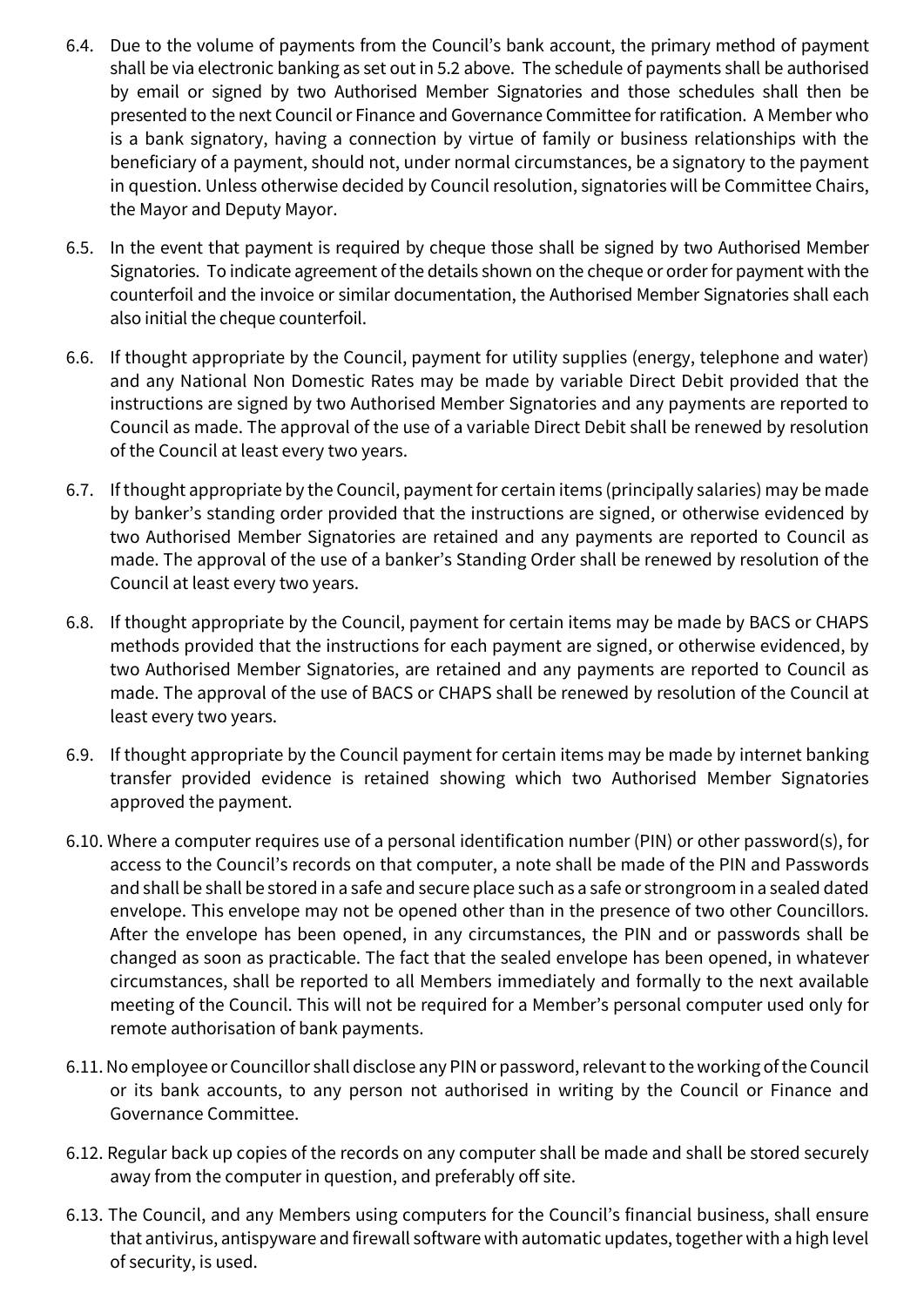- 6.14. Where internet banking arrangements are made with any bank, the Clerk or RFO shall be appointed as the Administrator. The bank mandate approved by the Council shall identify a number of Councillors who will be authorised to approve transactions on those accounts. The bank mandate will state clearly the amounts of payments that can be instructed by the use of the Service Administrator alone, or by the Administrator with a stated number of approvals.
- 6.15. Access to any internet banking accounts will be directly to the access page (which may be saved under "favourites"), and not through a search engine or email link. Remembered or saved passwords facilities must not be used on any computer used for Council banking work. Breach of this Regulation will be treated as a very serious matter under these regulations.
- 6.16. Changes to account details for suppliers, which are used for internet banking may only be changed on written notification by the supplier and supported by verified hard copy authority for change signed by any two of the Clerk, the RFO or an Authorised Member Signatory. A programme of regular checks of standing data with suppliers will be followed.
- 6.17. Any Debit Card issued for use will be specifically restricted to the Clerk and the RFO and will also be restricted to a single transaction maximum value of £1,000 unless authorised by Council or Finance and Governance Committee in writing before any order is placed.
- 6.18. A prepaid payment card may be issued to the Clerk or RFO, if different, with varying limits. These limits will be set by the Council or Finance and Governance Committee and are currently: a maximum value of a single payment shall not exceed £1,000, and the balance held on the card shall not exceed £2,000. Transactions and purchases made will be reported to the Council or Finance and Governance Committee. The card may be topped up by the Clerk or RFO upon authorisation by two of the Authorised Member Signatories.
- 6.19. Any corporate credit card or trade card account opened by the Council will be specifically restricted to use by the Clerk and RFO and shall be subject to automatic payment in full at each month-end. Personal credit or debit cards of Members or staff shall not be used under any circumstances.
- 6.20. The Council will not maintain any form of petty cash float. All cash received must be banked intact. Any payments made in cash by the Clerk or RFO or another officer authorised by the Clerk or RFO (for example for postage or minor stationery items) shall be refunded on a regular basis.
- 6.21 The Clerk, RFO or Officer responsible for the administration of the Grant and Donations Scheme requests confirmation that payment has been received from the recipient organisation where they have been awarded a grant and/or donation exceeding £1,000. This receipt will be kept in the organisations Grant Application File.

## 7. Payment of salaries

- 7.1. As an employer, the Council shall make arrangements to meet fully the statutory requirements placed on all employers by PAYE and National Insurance legislation. The payment of all salaries shall be made in accordance with payroll records and the rules of PAYE and National Insurance currently operating, and salary scales shall be as agreed by Council, or Personnel Sub-Committee according to approved delegation.
- 7.2. Payment of salaries and payment of deductions from salary such as may be required to be made for tax, national insurance and pension contributions, or similar statutory or discretionary deductions must be made in accordance with the payroll records and on the appropriate dates stipulated in employment contracts, provided that each payment is reported to the next available Council meeting, as set out in these regulations above.
- 7.3. No changes shall be made to any employee's pay scale, emoluments, or terms and conditions of employment without the prior consent of the Council or Personnel Sub-Committee according to approved delegation.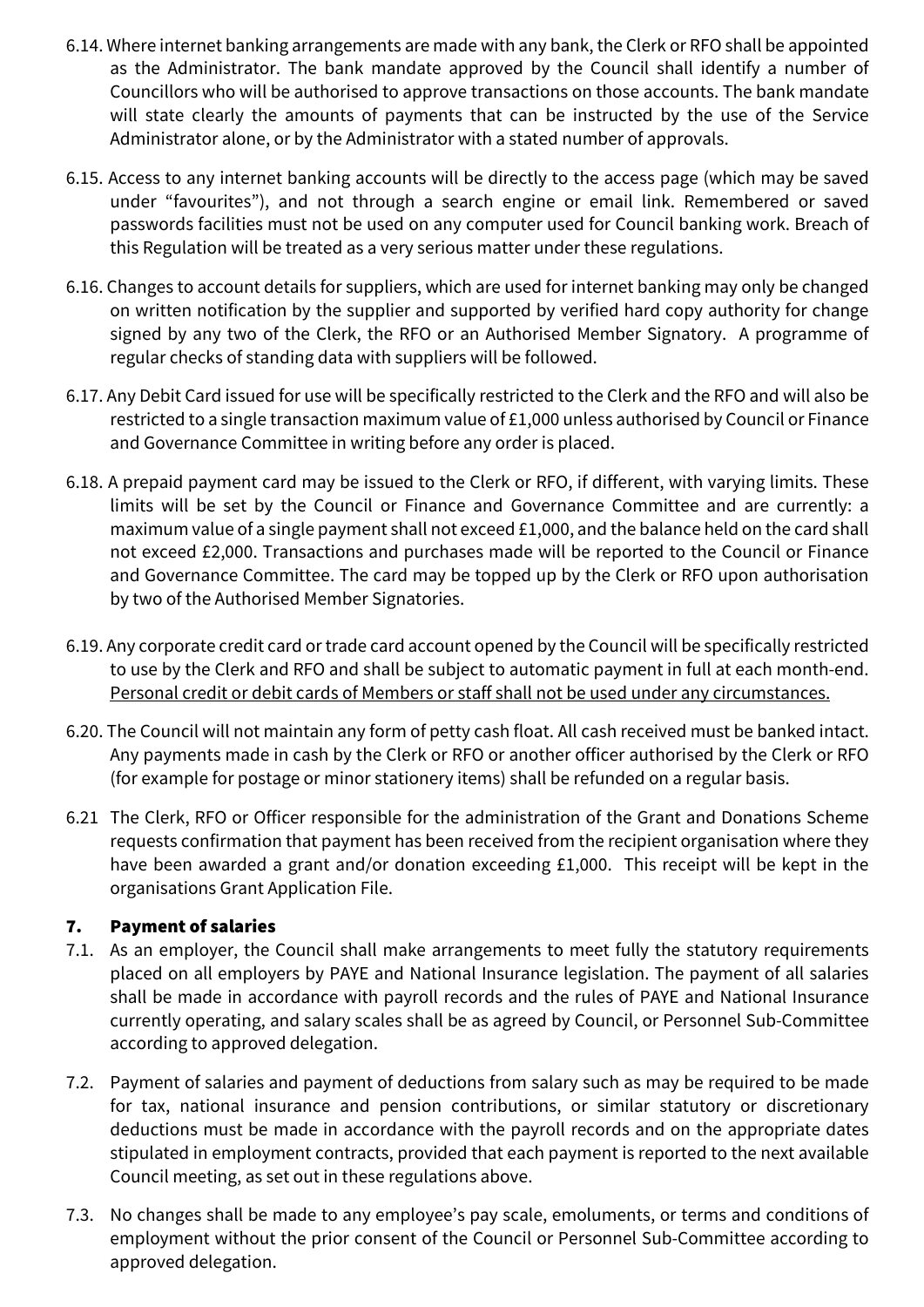- 7.4. Each and every payment to employees of net salary and to the appropriate creditor of the statutory and discretionary deductions shall be recorded in a separate confidential record (confidential cash book). This confidential record is not open to inspection or review (under the Freedom of Information Act 2000 or otherwise) other than:
	- a) by any Councillor who can demonstrate a need to know;
	- b) by the internal auditor;
	- c) by the external auditor; or
	- d) by any person authorised under Audit Commission Act 1998, or any superseding legislation.
- 7.5. The total of such payments in each calendar month shall be reported with all other payments as made as may be required under these Financial Regulations, to ensure that only payments due for the period have actually been paid.
- 7.6. An effective system of personal performance management should be maintained for all staff.
- 7.7. Any termination payments shall be supported by a clear business case and reported to the Council. Termination payments shall only be authorised by Council.
- 7.8. Before employing interim staff, the Council or Personnel Sub-Committee must consider a full business case.

# 8. Loans and investments

- 8.1. All borrowings shall be affected in the name of the Council, after obtaining any necessary borrowing approval. Any application for borrowing approval shall be approved by Council as to terms and purpose. The application for borrowing approval, and subsequent arrangements for the loan shall only be approved by Council.
- 8.2. Any financial arrangement which does not require formal borrowing approval from the Secretary of State (such as Hire Purchase or Leasing of tangible assets) shall be subject to approval by the full Council. In each case a report in writing shall be provided to Council in respect of value for money for the proposed transaction.
- 8.3. The Council will arrange with the Council's banks and investment providers for the sending of a copy of each statement of account to the Clerk or RFO.
- 8.4. All loans and investments shall be negotiated in the name of the Council and shall be for a set period in accordance with Council policy.
- 8.5. The Council shall maintain an Investment Policy which shall be in accordance with relevant regulations, proper practices and guidance. The Policy shall be reviewed by the Council at least annually.
- 8.6. All investments of money under the control of the Council shall be in the name of the Council.
- 8.7. All investment certificates and other documents relating thereto shall be retained in the custody of the RFO.
- 8.8. Payments in respect of short term or long term investments, including transfers between bank accounts held in the same bank, or branch, shall be made in accordance with Regulation 5 (Authorisation of payments) and Regulation 6 (Instructions for payments).

## 9. Income

9.1. The collection of all sums due to the Council shall be the responsibility of and under the supervision of the RFO.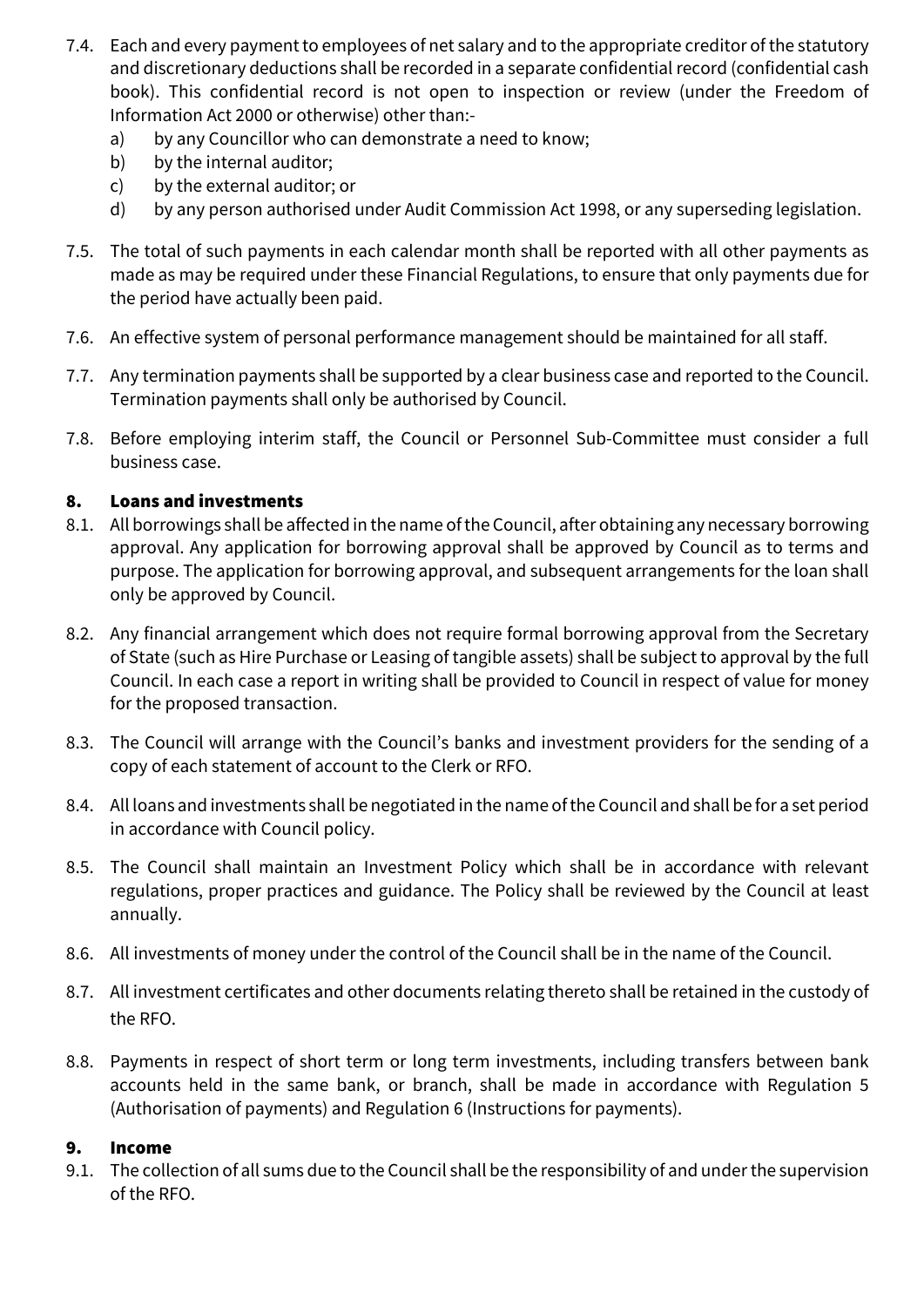- 9.2. Particulars of all charges to be made for work done, services rendered or goods supplied shall be agreed annually by the Council, notified to the RFO who shall be responsible for the collection of all accounts due to the Council.
- 9.3. The Council will review all fees and charges at least annually, following a report from the Clerk.
- 9.4. Any sums found to be irrecoverable and any bad debts shall be reported to the Council and shall be written off in the year.
- 9.5. All sums received on behalf of the Council shall be banked intact as directed by the RFO. In all cases, all receipts shall be deposited with the Council's bankers with such frequency as the RFO considers necessary.
- 9.6. The origin of each receipt shall be entered on the paying in slip.
- 9.7. Personal cheques shall not be cashed out of money held on behalf of the Council.
- 9.8. The RFO shall promptly complete any VAT Return that is required. Any repayment claim due in accordance with VAT Act 1994 section 33 shall be made at least quarterly coinciding with the financial year end.
- 9.9. Where any significant sums of cash are regularly received by the Council, the RFO shall take such steps as are agreed by the Council to ensure that more than one person is present when the cash is counted in the first instance, that there is a reconciliation to some form of control such as ticket issues, and that appropriate care is taken in the security and safety of individuals banking such cash.
- 9.10. Any income arising which is the property of a charitable trust shall be paid into a charitable bank account. Instructions for the payment of funds due from the charitable trust to the Council (to meet expenditure already incurred by the authority) will be given by the Managing Trustees of the charity meeting separately from any Council meeting.
- 9.11. The Council will not maintain any form of petty cash float.

# 10. Orders for work, goods and services

- 10.1. An official order or letter shall be issued for all work, goods and services unless a formal contract is to be prepared or an official order would be inappropriate. Copies of orders shall be retained.
- 10.2. Order books shall be controlled by the Clerk or RFO.
- 10.3. All Members and Officers are responsible for obtaining value for money at all times. An Officer issuing an official order shall ensure as far as reasonable and practicable that the best available terms are obtained in respect of each transaction, usually by obtaining three or more quotations or estimates from appropriate suppliers, subject to any de minimis provisions in Regulation 11.1.
- 10.4. A Member may not issue an official order or make any contract on behalf of the Council.
- 10.5. The Clerk or RFO shall verify the lawful nature of any proposed purchase before the issue of any order, and in the case of new or infrequent purchases or payments, shall ensure that the statutory authority shall be reported to the meeting at which the order is approved so that the minutes can record the power being used.

## 11. Contracts

- 11.1. Procedures as to contracts are laid down as follows:-
- a) Every contract shall comply with these financial regulations, and no exceptions shall be made otherwise than in an emergency provided that this regulation need not apply to contracts which relate to items (i) to (vii) below:
	- i. for the supply utilities such as gas, electricity, water, sewerage and telephone services;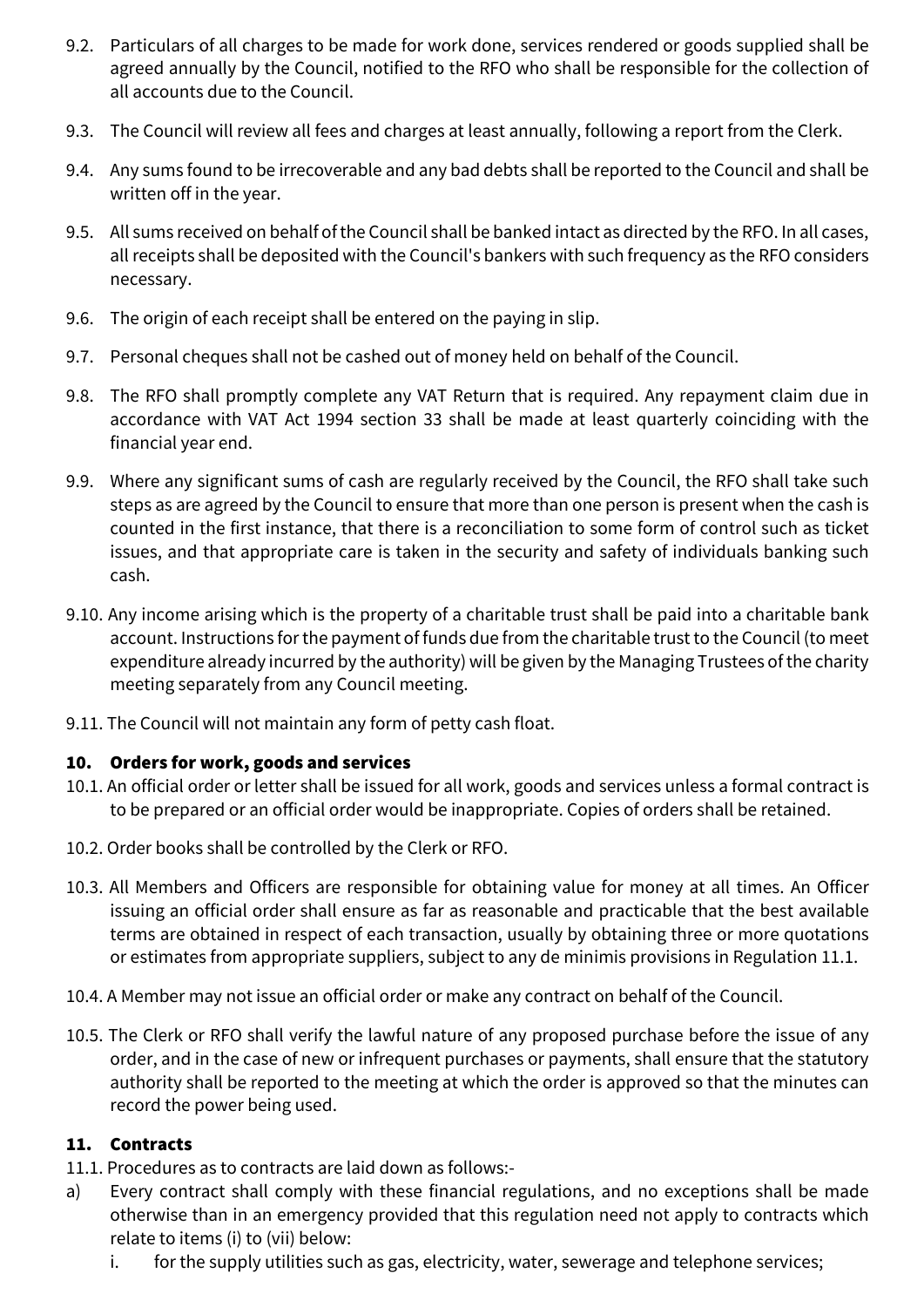- ii. for specialist services such as are provided by legal professionals; accountants, surveyors and planning and other specialist consultants subject to a resolution of Council which embodies the reason for the exemption;
- iii. for work to be executed or goods or materials to be supplied which consist of repairs to or parts for existing machinery or equipment or plant;
- iv. for work to be executed or goods or materials to be supplied which constitute an extension of an existing contract by the Council;
- v. for additional audit work of the external auditor up to an estimated value of £500 (in excess of this sum the Clerk or RFO shall act after consultation with the Chair of the Finance and Governance Committee and the Mayor); and
- vi. for goods or materials proposed to be purchased which are proprietary articles and / or are only sold at a fixed price.
- vii. In cases where genuine competition is not available because of the specialist nature of the work or goods, subject to a resolution of Council which embodies the reason for the exemption.
- b) Where the Council intends to procure or award a public supply contract, public service contract or public works contract as defined by The Public Contracts Regulations 2015 ("the Regulations") which is valued at £25,000 or more, the Council shall comply with the relevant requirements of the Regulations<sup>[1](#page-11-0)</sup>. For contracts at or above this value, the Clerk or RFO shall invite tenders from at least three firms, in accordance with Standing Orders and Standing Orders for Contracts.
- c) The Public Services (Social Value) Act 2012 requires public bodies to consider how what is to be procured may improve social, environmental and economic wellbeing of the relevant area, how they might secure any such improvement and to consider the need to consult.
- d) When applications are made to waive financial regulations relating to contracts to enable a price to be negotiated without competition, the reason shall be embodied in a recommendation to the Council.
- e) The full requirements of The Regulations, as applicable, shall be followed in respect of the tendering and award of a public supply contract, public service contract or public works contract which exceed thresholds in The Regulations set by the Public Contracts Directive 2014/24/EU (which may change from time to time)<sup>[2](#page-11-1)</sup>.
- f) Such invitation to tender shall state the general nature of the intended contract and the Clerk shall obtain the necessary technical assistance to prepare a specification in appropriate cases. The invitation shall in addition state that tenders must be addressed to the Clerk in the ordinary course of post. Each tender shall state that no tender will be considered unless contained in an unmarked, plain, sealed envelope and endorsed "Tender" followed by the subject to which it relates and remain sealed until the prescribed date for opening tenders for that contract.
- g) All sealed tenders shall be opened at the same time on the prescribed date by the Clerk in the presence of at least two Members of Council.
- h) Any invitation to tender issued under this regulation shall be subject to Standing Orders, Standing Orders for Contracts and shall refer to the terms of the Bribery Act 2010.

- <span id="page-11-1"></span><sup>2</sup> Thresholds currently applicable are:
	- a) For public supply and public service contracts 209,000 Euros (£181,302)
	- b) For public works contracts 5,225,000 Euros (£4,551,413)

<span id="page-11-0"></span><sup>&</sup>lt;sup>1</sup> The Regulations require Councils to use the Contracts Finder website (the Government Website) to advertise contract opportunities, set out the procedures to be followed in awarding new contracts and to publicise the award of new contracts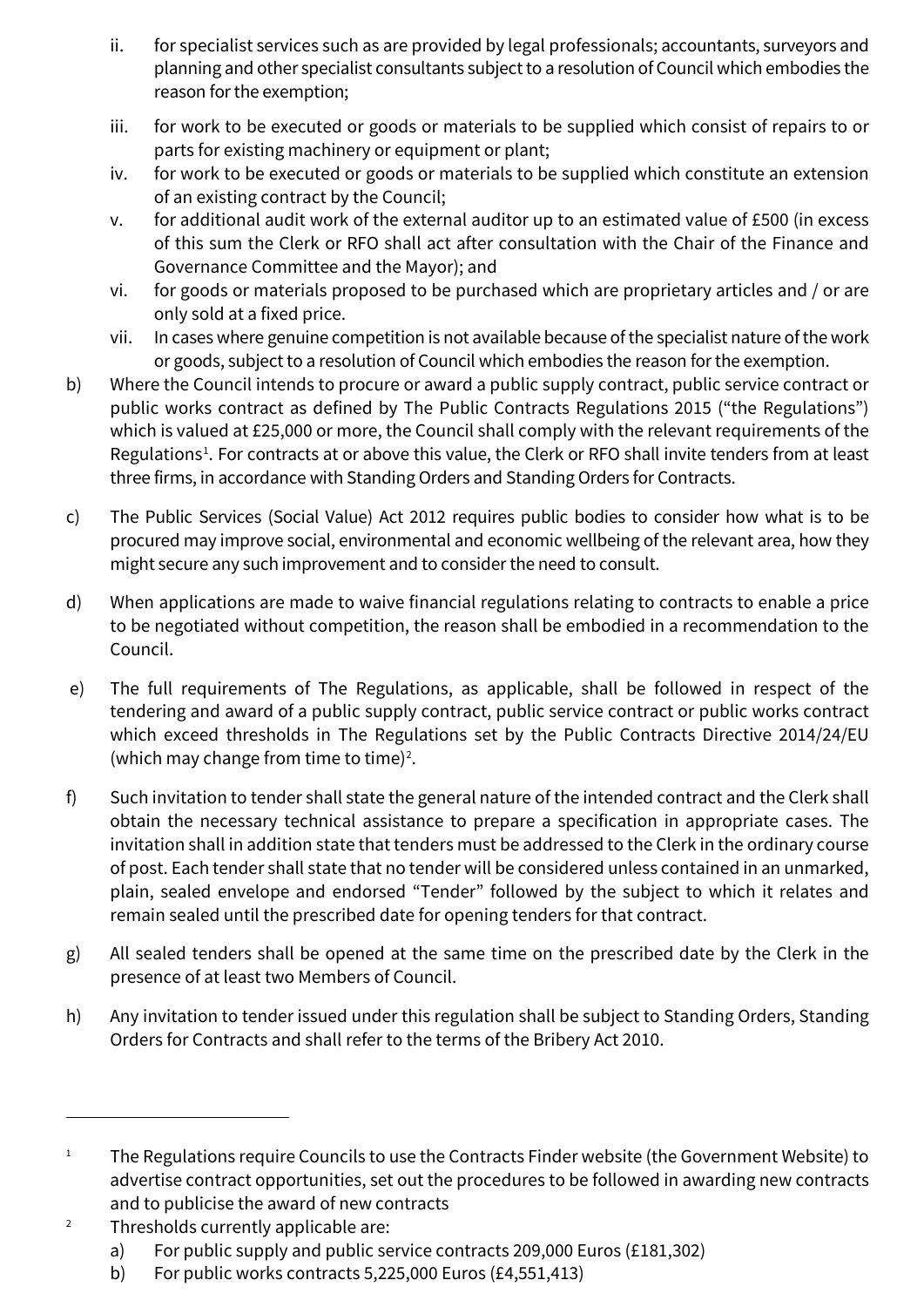- i) When it is to enter into a contract of less than £25,000 in value for the supply of goods or materials or for the execution of works or specialist services other than such goods, materials, works or specialist services as are excepted as set out in paragraph (a) the Clerk or RFO shall obtain 3 quotations (priced descriptions of the proposed supply); where the value is below £3,000 and above £500 the Clerk or RFO shall strive to obtain three estimates. Otherwise, Regulation 10.3 above shall apply.
- j) The Council shall not be obliged to accept the lowest or any tender, quote or estimate.
- k) Should it occur that the Council, or duly delegated Committee, does not accept any tender, quote or estimate, the work is not allocated and the Council requires further pricing, provided that the specification does not change, no person shall be permitted to submit a later tender, estimate or quote who was present when the original decision-making process was being undertaken.

# 12. Payments under contracts for building or other construction works

- 12.1. Payments on account of the contract sum shall be made within the time specified in the contract by the Clerk or RFO upon authorised certificates of the architect or other consultants engaged to supervise the contract (subject to any percentage withholding as may be agreed in the particular contract).
- 12.2. Where contracts provide for payment by instalments the Clerk or RFO shall maintain a record of all such payments. In any case where it is estimated that the total cost of work carried out under a contract, excluding agreed variations, will exceed the contract sum of 5% or more a report shall be submitted to the Council.
- 12.3. Any variation to a contract or addition to or omission from a contract must be approved by the Council and Clerk to the contractor in writing, the Council being informed where the final cost is likely to exceed the financial provision.

## 13. Stores and equipment

- 13.1. The Officer in charge of each section of the Council's organisation, shall be responsible for the care and custody of stores and equipment in that section.
- 13.2. Delivery notes shall be obtained in respect of all goods received into store or otherwise delivered and goods must be checked as to order and quality at the time delivery is made.
- 13.3. Stocks shall be kept at the minimum levels consistent with operational requirements.
- 13.4. The Clerk or RFO shall be responsible for periodic checks of stocks and stores at least annually.

## 14. Assets, properties and estates

- 14.1. The Clerk shall make appropriate arrangements for the custody of all title deeds and Land Registry Certificates of properties held by the Council. The Clerk or RFO shall ensure a record is maintained of all properties held by the Council, recording the location, extent, plan, reference, purchase details, nature of the interest, tenancies granted, rents payable and purpose for which held in accordance with Accounts and Audit Regulations.
- 14.2. No tangible moveable property shall be purchased or otherwise acquired, sold, leased or otherwise disposed of, without the authority of the Council, together with any other consents required by law, save where the estimated value of any one item of tangible movable property does not exceed £1,000. Such a disposal must be authorised by the Clerk or RFO and reported to the appropriate Committee or to Council.
- 14.3. No real property (interests in land) shall be sold, leased or otherwise disposed of without the authority of the Council, together with any other consents required by law. In each case a report in writing shall be provided to Council in respect of valuation and surveyed condition of the property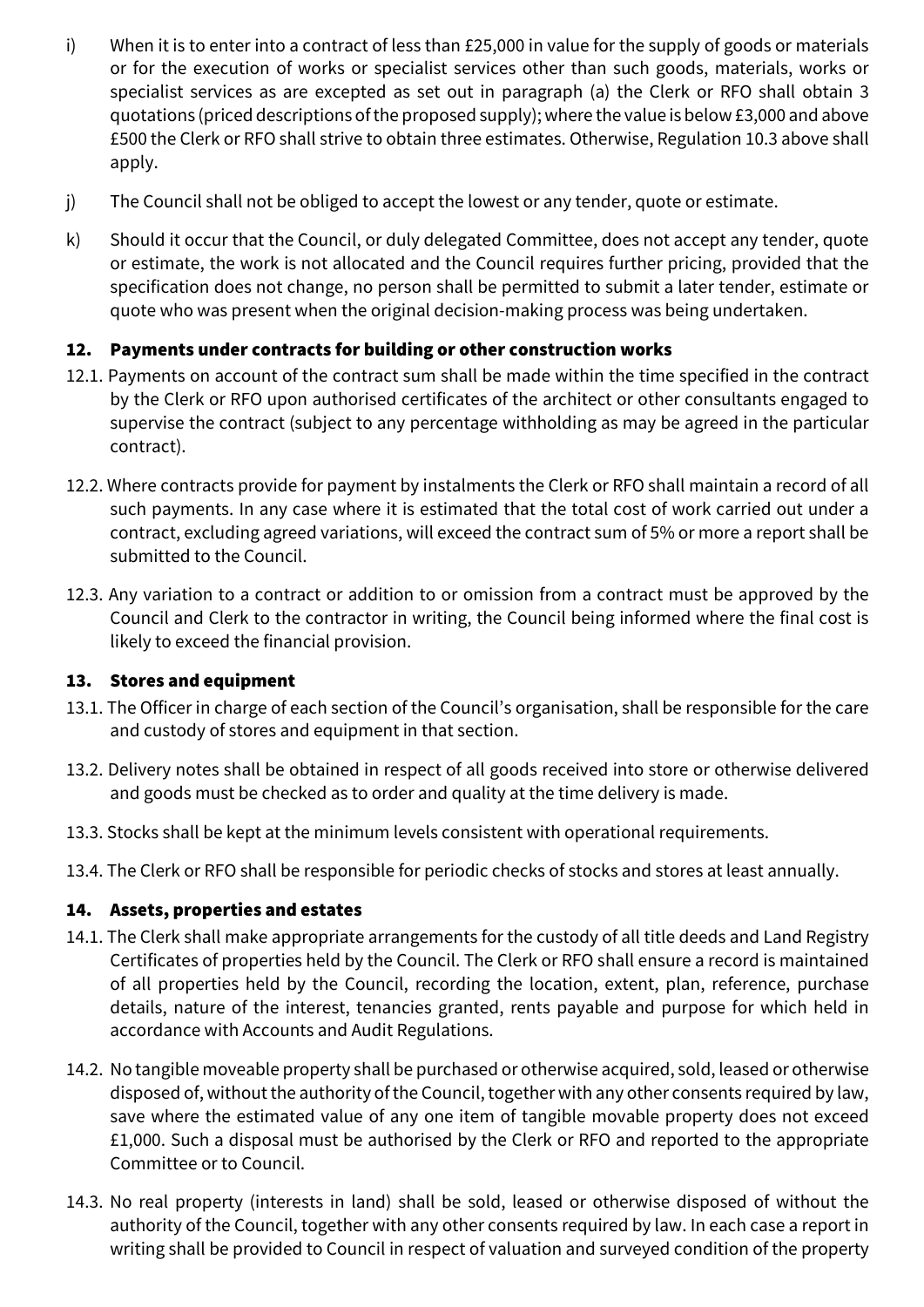(including matters such as planning permissions and covenants) together with a proper business case (including an adequate level of consultation with the electorate).

- 14.4. No real property (interests in land) shall be purchased or acquired without the authority of Council. In each case a report in writing shall be provided to Council in respect of valuation and surveyed condition of the property (including matters such as planning permissions and covenants) together with a proper business case (including an adequate level of consultation with the electorate).
- 14.5. Subject only to the limit set in Regulation 14.2 above, no tangible moveable property shall be purchased or acquired without the authority of the full Council. In each case a report in writing shall be provided to Council with a full business case.
- 14.6. The Clerk or RFO shall ensure that an appropriate and accurate Register of Assets and Investments is kept up to date. The continued existence of tangible assets shown in the Register shall be verified at least annually, possibly in conjunction with a health and safety inspection of assets.

## 15. Insurance

- 15.1. Following the annual Risk Assessment in accordance with Regulation 17, the Clerk or RFO shall effect all insurances and negotiate all claims on the Council's insurers, in consultation with the Clerk (if a different Officer).
- 15.2. The Clerk shall, where it is a separate Officer, give prompt notification to the Clerk or RFO of all new risks, properties or vehicles which require to be insured and of any alterations affecting existing insurances.
- 15.3. The Clerk or RFO shall keep a record of all insurances effected by the Council and the property and risks covered thereby and annually review it.
- 15.4. The Clerk or RFO shall be notified of any loss liability or damage or of any event likely to lead to a claim, and shall report these to Council at the next available meeting.
- 15.5. All appropriate Members and Officers of the Council shall be included in a suitable form of security or Fidelity Guarantee Insurance which shall cover the maximum risk exposure as determined annually by the Council, or duly delegated Committee.

## 16. Charities

16.1. Where the Council is sole managing trustee of a charitable body, the Clerk or RFO shall ensure that separate accounts are kept of the funds held on charitable trusts and separate financial reports made in such form as shall be appropriate, in accordance with Charity Law and legislation, or as determined by the Charity Commission. The Clerk or RFO shall arrange for any audit or independent examination as may be required by Charity Law or any Governing Document.

## 17. Risk management

- 17.1. The Council is responsible for putting in place arrangements for the management of risk. The Clerk or RFO shall prepare, for approval by the Council, risk management policy statements in respect of all activities of the Council. Risk policy statements and consequential risk management arrangements shall be reviewed by the Council at least annually.
- 17.2. When considering any new activity, the Clerk with the RFO shall prepare a draft risk assessment including risk management proposals for consideration and adoption by the Council.

## 18. Suspension and revision of Financial Regulations

18.1. It shall be the duty of the Council to review the Financial Regulations of the Council in each financial year. The Clerk or RFO shall make arrangements to monitor changes in legislation or proper practices and shall advise the Council of any requirement for a consequential amendment to these Financial Regulations.